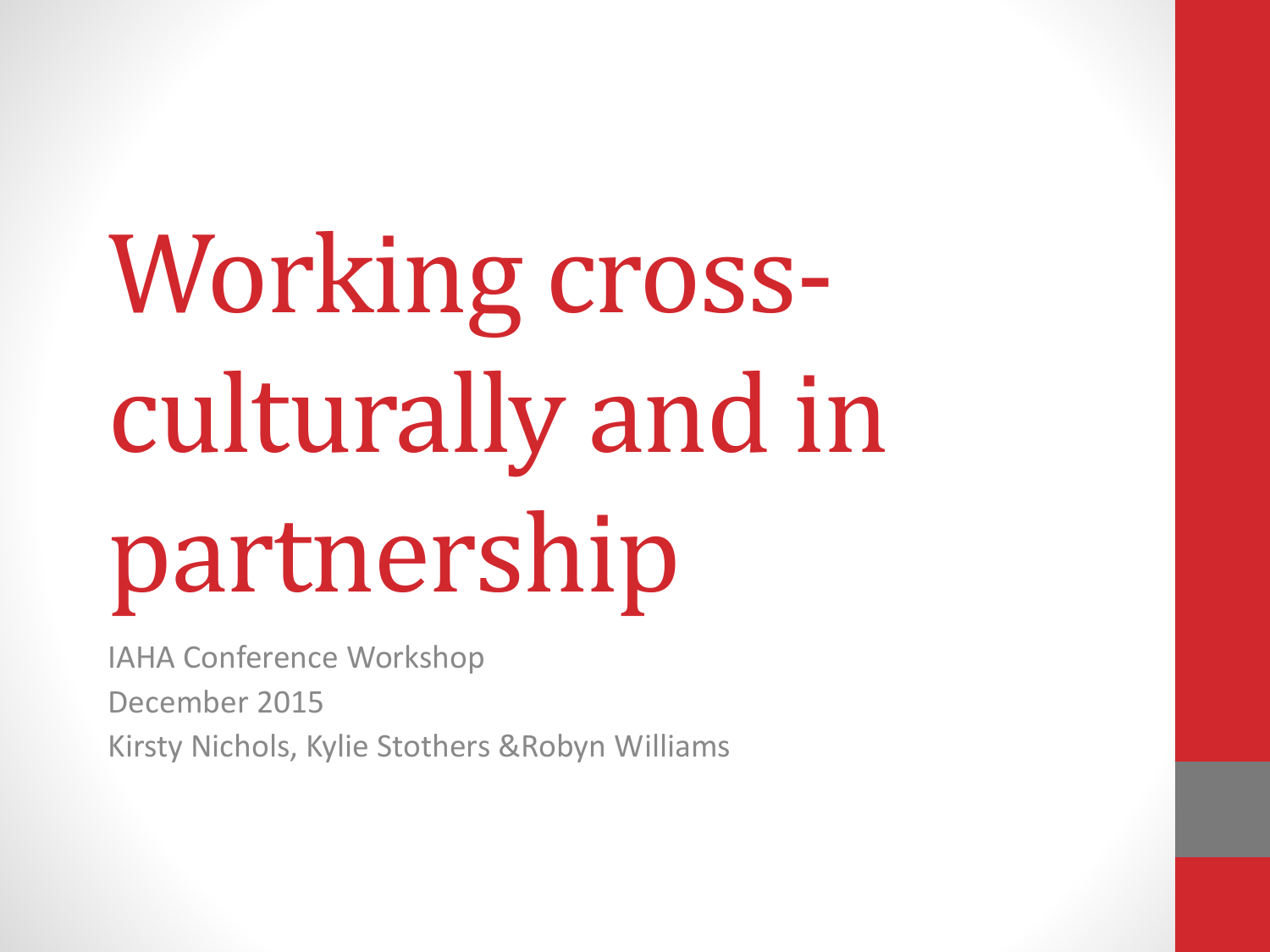## Where do we start?

- 11am -1230pm
- Introduction Setting the scene
- Workshop aim and outcomes
- Break into small groups for the Working in Partnership scenarios:
- Lunch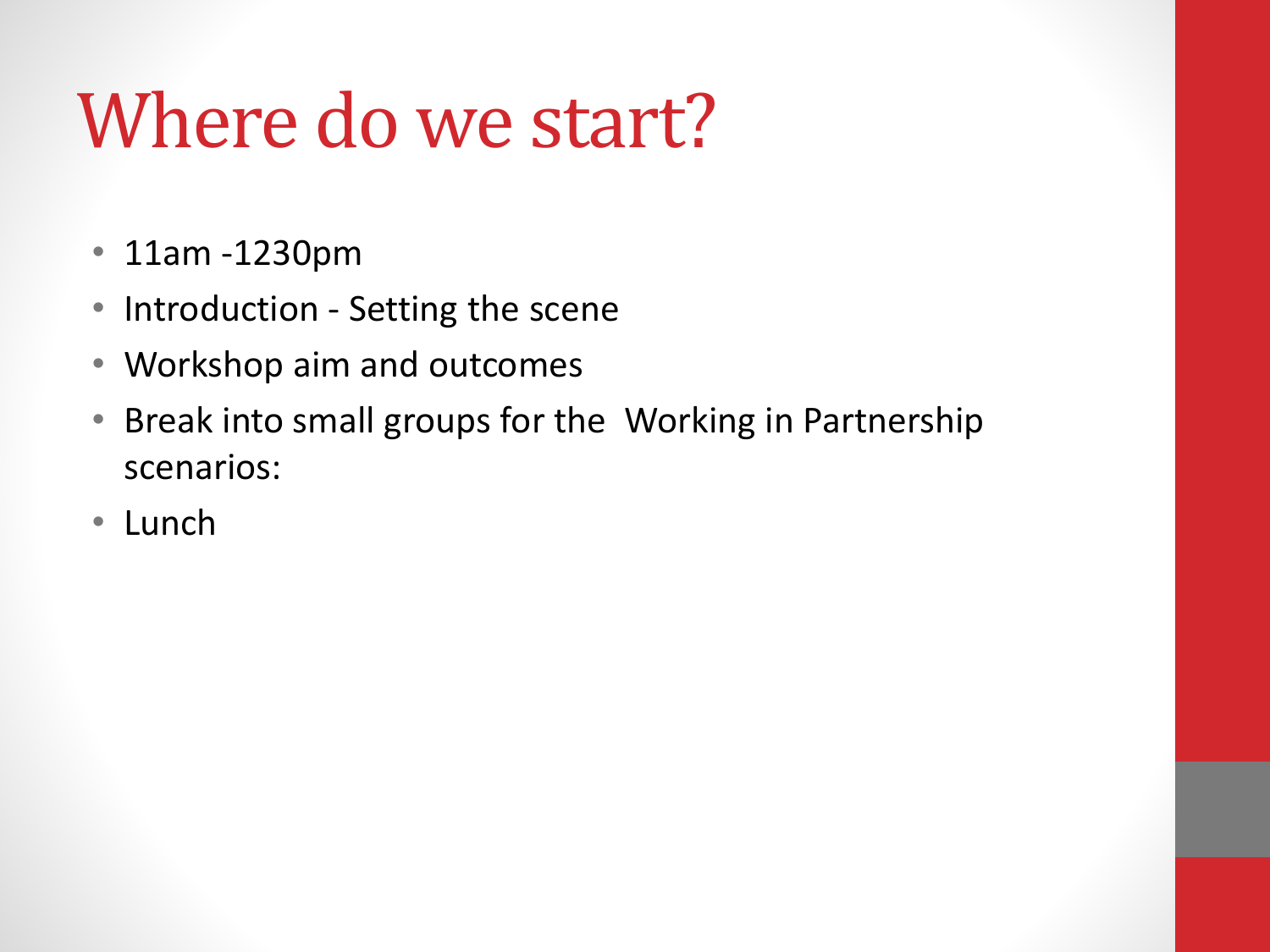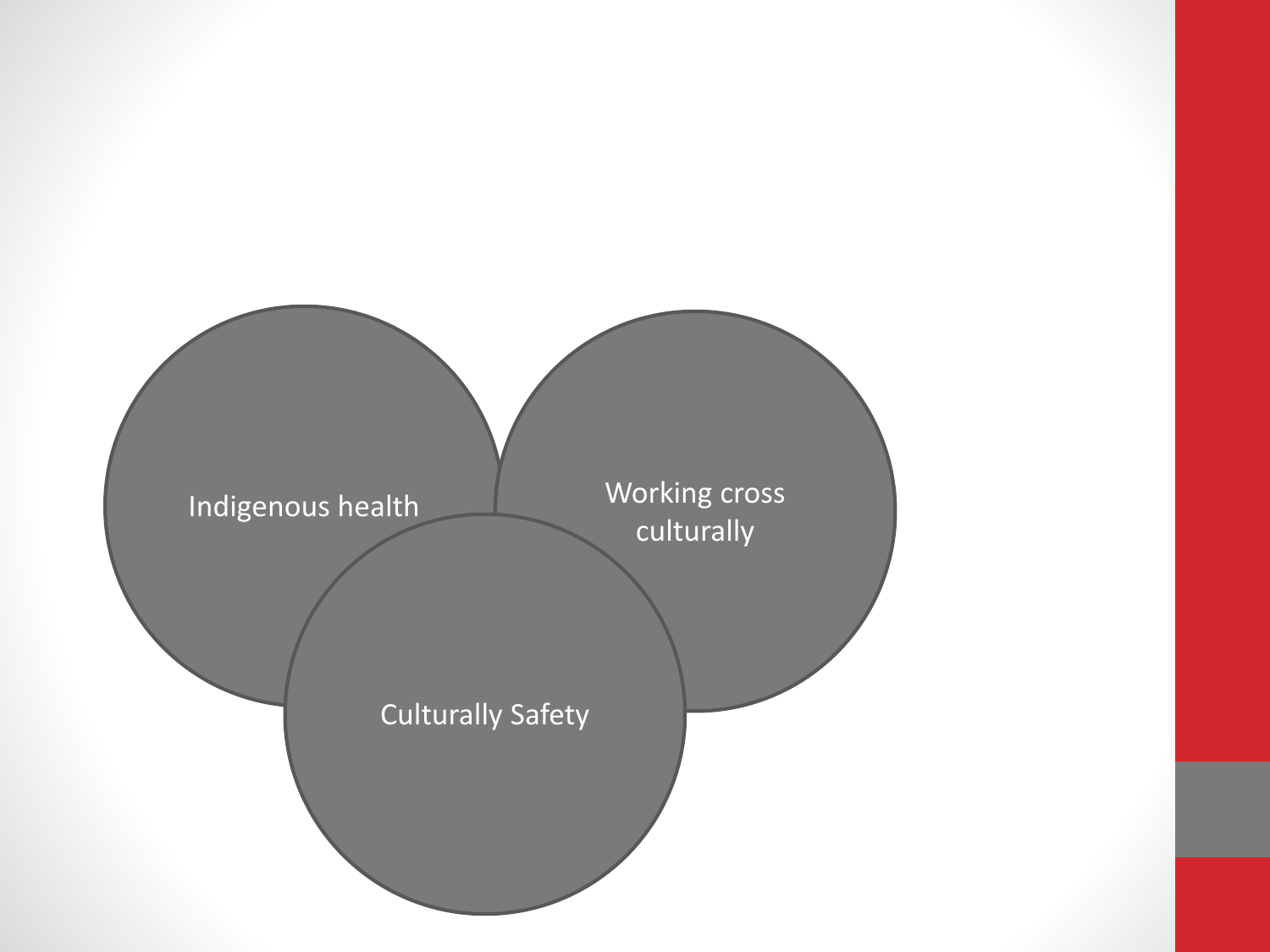### Aim

To equip participants with an understanding of skills and knowledge required to work effectively as health professionals in cross-cultural contexts.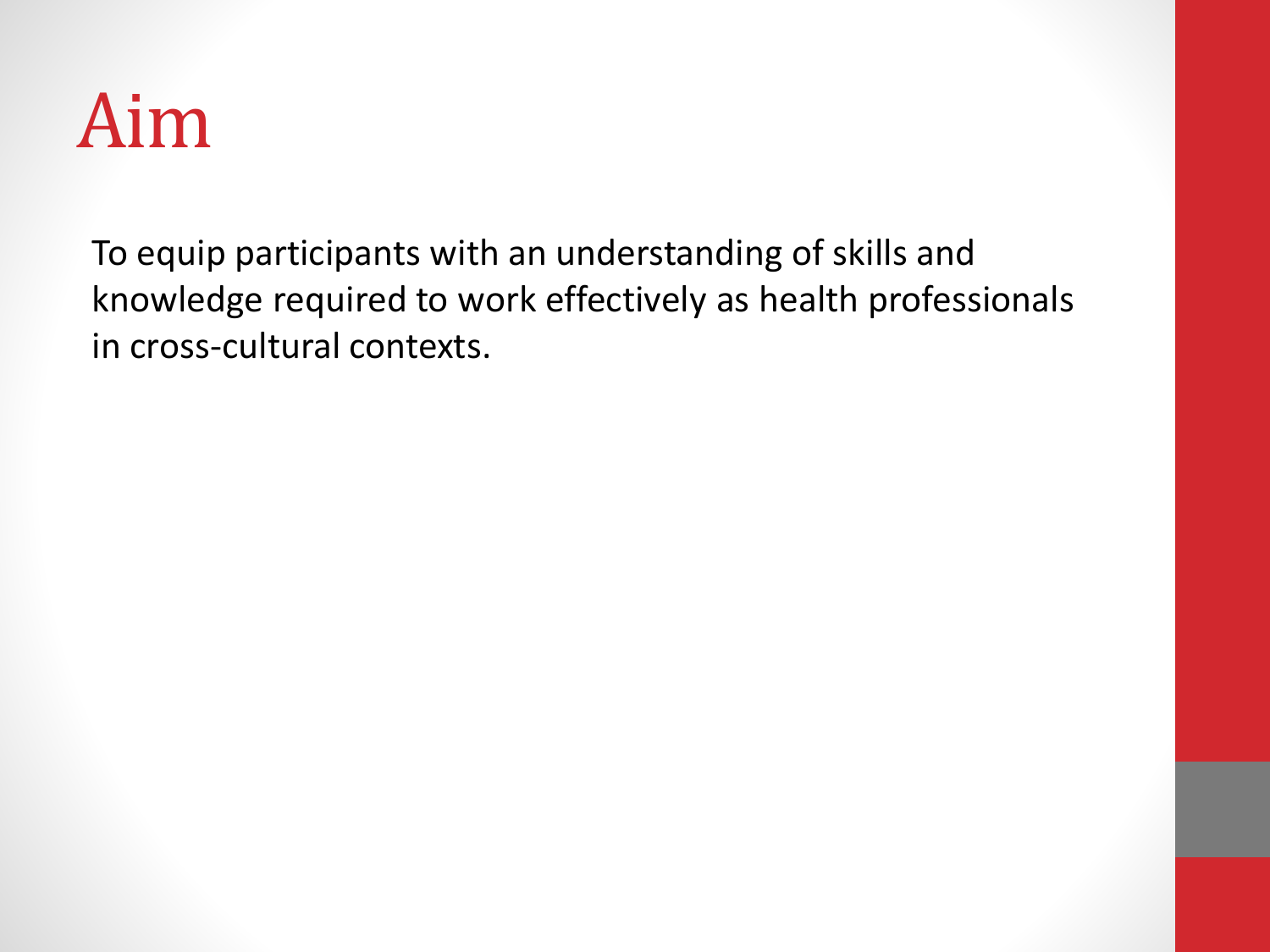# **Objectives**

- Explore challenges and enablers in working across various health settings in diverse cultural contexts
- Consider cultural safety in the context of cross-cultural relationships and settings
- Reflect on how health professionals work in partnership in cross-cultural health settings
- Develop ways forward and actions for putting theory into practice and addressing the current gap in the health workforce.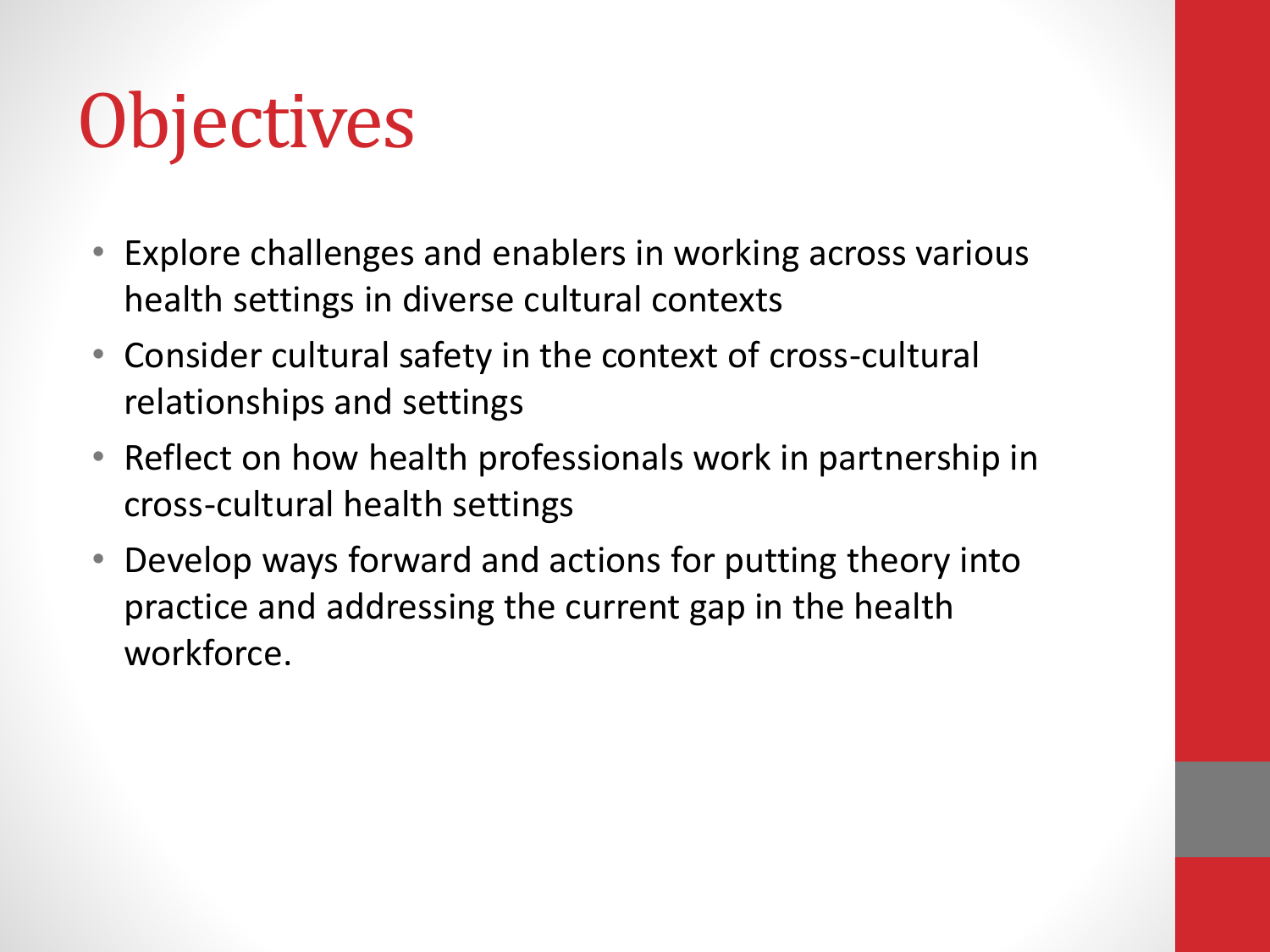# Assessing the workplace for cultural safety

- In groups develop & work through one story each
	- What constitutes good, culturally safe practice? List key features
	- Identify the challenges and the enablers (focus on enablers)
	- Come up with some kind of action plan to manage the situation;
	- Ask the question  $-$  how can these 'good practices' be embedded in our own work practice?
	- Think of one thing to add to the tool kit (take away) e.g. mentors – keeping them alive and not burnt out
- Back to whole group
	- Each group reports back
	- **Discussion**
	- 'Little things big things grow' tool kit
- Wrap up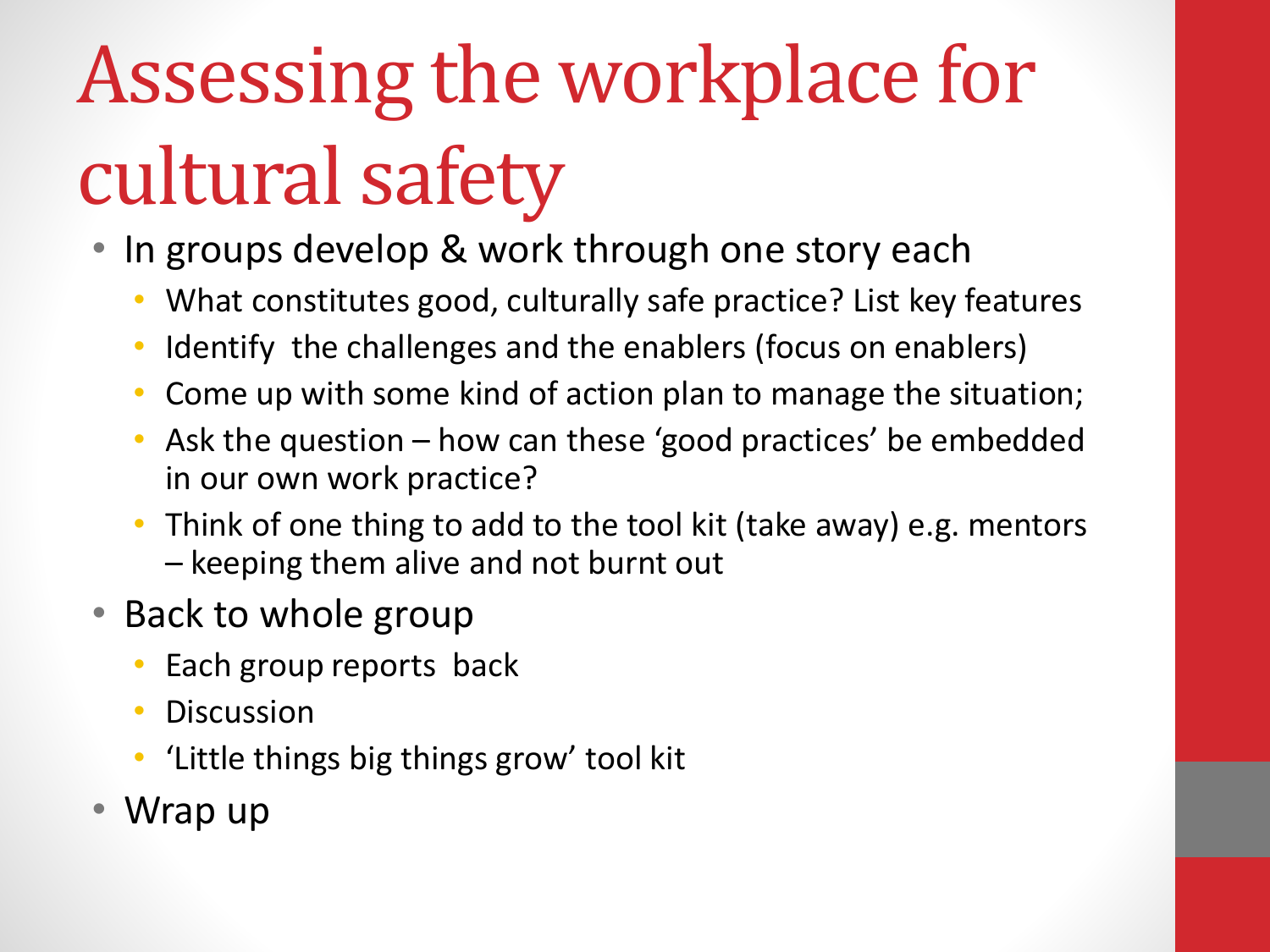# Group work

In groups:

- 1. Develop and describe your own scenario
- 2. List key features and key points
- 3. Identify the challenges and the enablers (focus on enablers)
- 4. Come up with some kind of action plan to manage the situation;
- 5. Ask the question how can these 'good practices' be embedded in our own work practice?
- 6. Think of one thing to add to the tool kit (take away) e.g. mentors – keeping them alive and not burnt out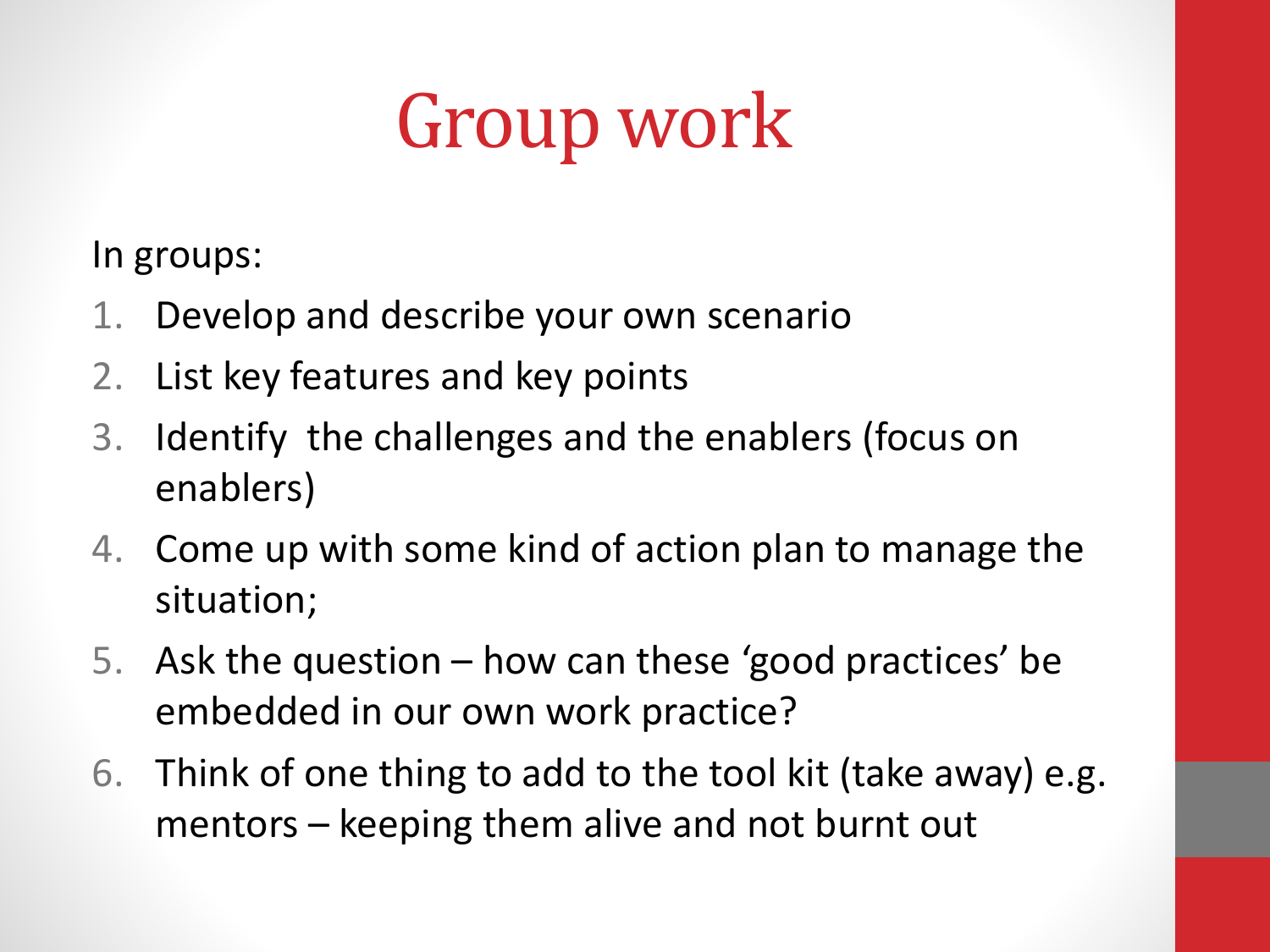# Scenario 1

- An experienced non-Indigenous educator and health professional (RW) was asked by the director of a rural campus of a medical school and university department of remote health to facilitate a 2-3hr session on working cross-culturally (from a non-Indigenous perspective) for a few medical students prior to embarking on their rural placement. This was agreed to and a date set for early in the New Year. An outline of the proposed session was sent to the director.
- The educator rang an Indigenous colleague (KS) from the same rural school to discuss working together on the session and to see how it fitted with her cultural orientation program running the week before. Turned out at that KS hadn't been told that RW was coming let alone what RW would be doing. KS is a local Aboriginal woman from the area and has been progressively excluded by the director from much of the meaningful work and team decision making. RW and KS discussed the situation and negotiated how one session would complement the other. They also made arrangements to catch up even though KS would be on annual leave.
- Fast forward to the week before the session: RW had been on a couple of week's annual leave and came back to an email that had a flyer about the session. It had been expanded into a full day workshop on 'cultural awareness' and opened up to the local hospital staff. This had not been intended, negotiated or agreed to. On the flyer was a picture of the controversial book 'Why Warriors Lie Down and Die'. RW was ropeable to say the least. She phoned the director and had a robust discussion about the situation and stressed that this was NOT a cultural awareness program and that needed to be made very clear otherwise it would not proceed. RW did a bit of damage control and spoke with other local Aboriginal people to inform them of what was happening. She also tried to find an appropriate Aboriginal colleague to work with but it was too short notice.
- The workshop went ahead and was quite successful.